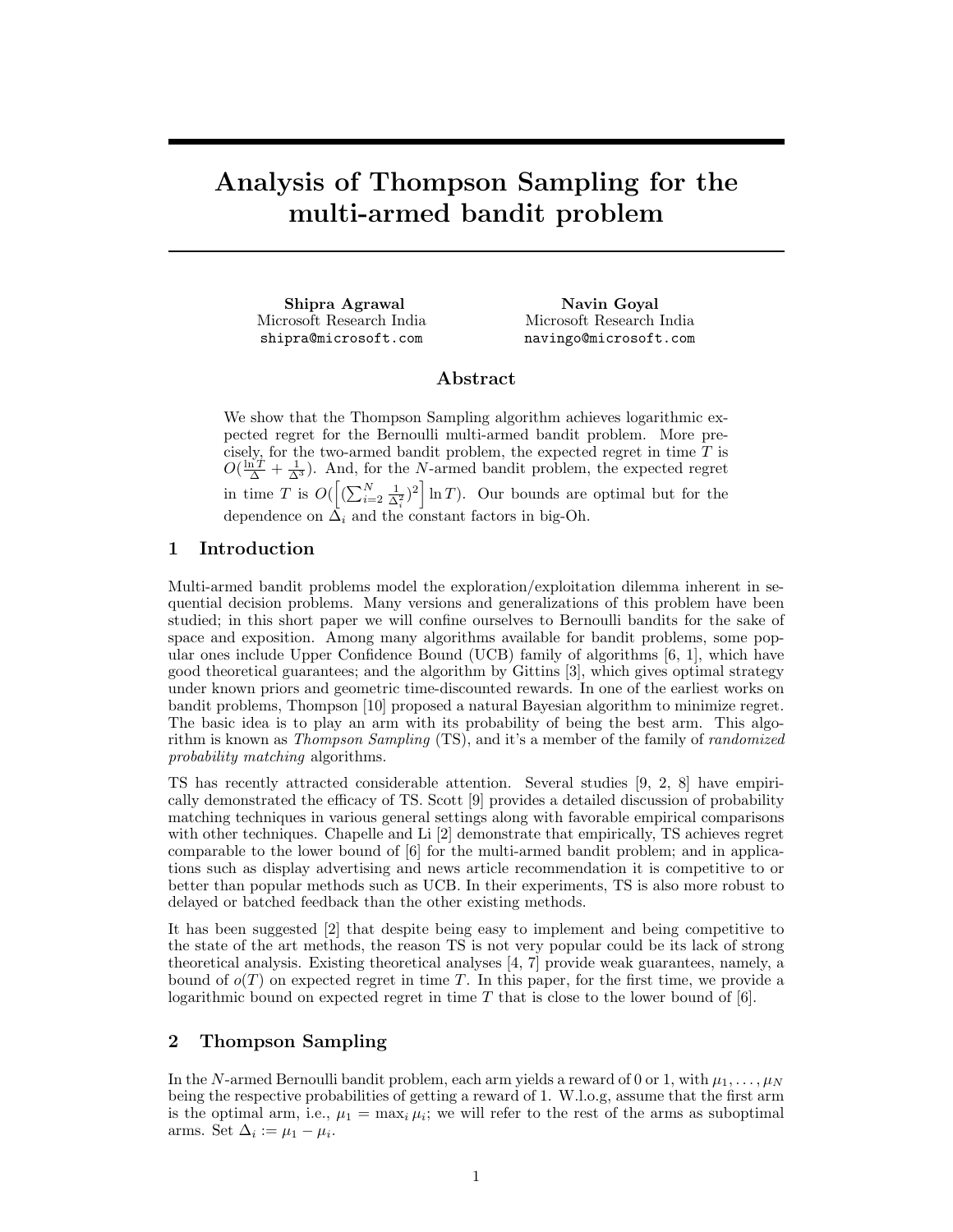At every time step t, one of the arms is selected to be played. Let  $S_i(t)$ ,  $F_i(t)$  denote the number of successes (reward  $= 1$ ) and number of failures (reward  $= 0$ ), respectively, observed for arm i until time t, and let  $k_i(t) = S_i(t) + F_i(t)$  denote the number of times arm i has been played so far.

Then, Thompson Sampling algorithm works as follows: At time step  $t$ , for each arm  $i$ , generate  $\theta_i(t)$  from beta distribution with parameters  $(S_i(t) + 1, F_i(t) + 1)$ . Play arm  $i^*(t)$ , where

$$
i^*(t) = \arg\max_i \theta_i(t).
$$

The expected regret of this algorithm in time  $T$  is given by

$$
\mathbb{E}[R(T)] = \mathbb{E}[\sum_{t=1}^{T} \mu_1 - \mu_{i^*(t)}] = \sum_{i=2}^{N} \Delta_i \mathbb{E}[k_i(T)].
$$

#### 3 Our result

In this article, we bound the finite time expected regret of Thompson Sampling.

Theorem 1. For two-armed Bernoulli bandit problem, Thompson Sampling algorithm has  $expected\,\,regret\,\,of$  $\frac{20}{\Delta}\ln T + \frac{64}{\Delta^3} + 2\Delta$ 

in time T, where  $\Delta = \mu_1 - \mu_2$ .

**Theorem 2.** For N-armed Bernoulli bandit problem, Thompson Sampling algorithm has expected regret of

$$
\mathbb{E}[R(T)] = \left[125(\sum_{i=2}^{N} \frac{1}{\Delta_i^2})^2\right] \ln T
$$

in time T.

We remark that we have not attempted to optimize the constants in above theorems. Let us contrast our bound with the previous work. Lai and Robbins [6] proved the following lower bound on regret of any bandit algorithm:

$$
\mathbb{E}[R(T)] \ge \left[\sum_{i=2}^{N} \frac{\Delta_i}{D(\mu_i||\mu)} + o(1)\right] \ln T,
$$

where  $D$  denotes the KL divergence. They also gave algorithms asymptotically achieving this guarantee, though unfortunately their algorithms are not efficient. Auer et al. [1] gave the UCB1 algorithm, which is efficient and achieves the following bound:

$$
\mathbb{E}[R(T)] \le \left[8\sum_{i=2}^{N} \frac{1}{\Delta_i} \right] \ln T + (1 + \pi^2/3) \left(\sum_{i=2}^{N} \Delta_i\right).
$$

For many settings of the parameters, this bound is not far from the optimal bound of Lai and Robbins. Our bound closely matches the bound of Auer et al. for the two-arms setting. For the N-arms setting, while our bound is slightly inferior to Auer et al. due to the appearance of  $\Delta_i^4$  in the denominator instead of  $\Delta_i$ , it demonstrates that Thompson algorithm achieves logarithmic regret even in the case of more than two arms.

**Proof Techniques** Here we give an informal description of the high-level ideas involved in our analysis.

Let us first consider the special case of two arms which is simpler than the general  $N$ arms case. Firstly, we note that it is sufficient to bound the regret in the time steps after the second arm has been played  $L = 4(\ln T)/\Delta^2$  times. The expected regret before this event is bounded by  $4(\ln T)/\Delta$  because only the plays of second arm produce an expected regret of  $\Delta$ , the regret is 0 when the first arm is played. Next, we observe that after the second arm has been played  $L$  times, the following happens with high probability: the empirical average reward of suboptimal arm is very close to its actual expected reward  $\mu_2$ , and its beta distribution is tightly concentrated around  $\mu_2$ . This means that the first arm would be played at time t if  $\theta_1(t)$  turns out to be greater than (roughly)  $\mu_2$ . This observation allows us to model the number of steps between two consecutive plays of the first arm as a geometric random variable with parameter close to  $Pr[\theta_1(t) \geq \mu_2]$ . To be more precise, given that there have been j plays of the first arm with  $s(j)$  successes and  $f(j) = j - s(j)$  failures, we want to estimate the expected number of steps before the first arm is played again (not including the step in which the first arm is played). This is modeled by a geometric random variable  $X(j, s(j), \mu_2)$  with parameter  $Pr[\theta_1 \geq \mu_2]$ , where  $\theta_1$  has distribution Beta $(s(j) + 1, j - s(j) + 1)$ , and thus  $\mathbb{E}[X(j, s(j), \mu_2)] = 1/\Pr[\theta_1 \geq$  $\mu_2$  – 1. To bound the overall expected number of steps between j and j + 1 play of first arm, we need to take into account the distribution of the number of successes  $s(j)$ . For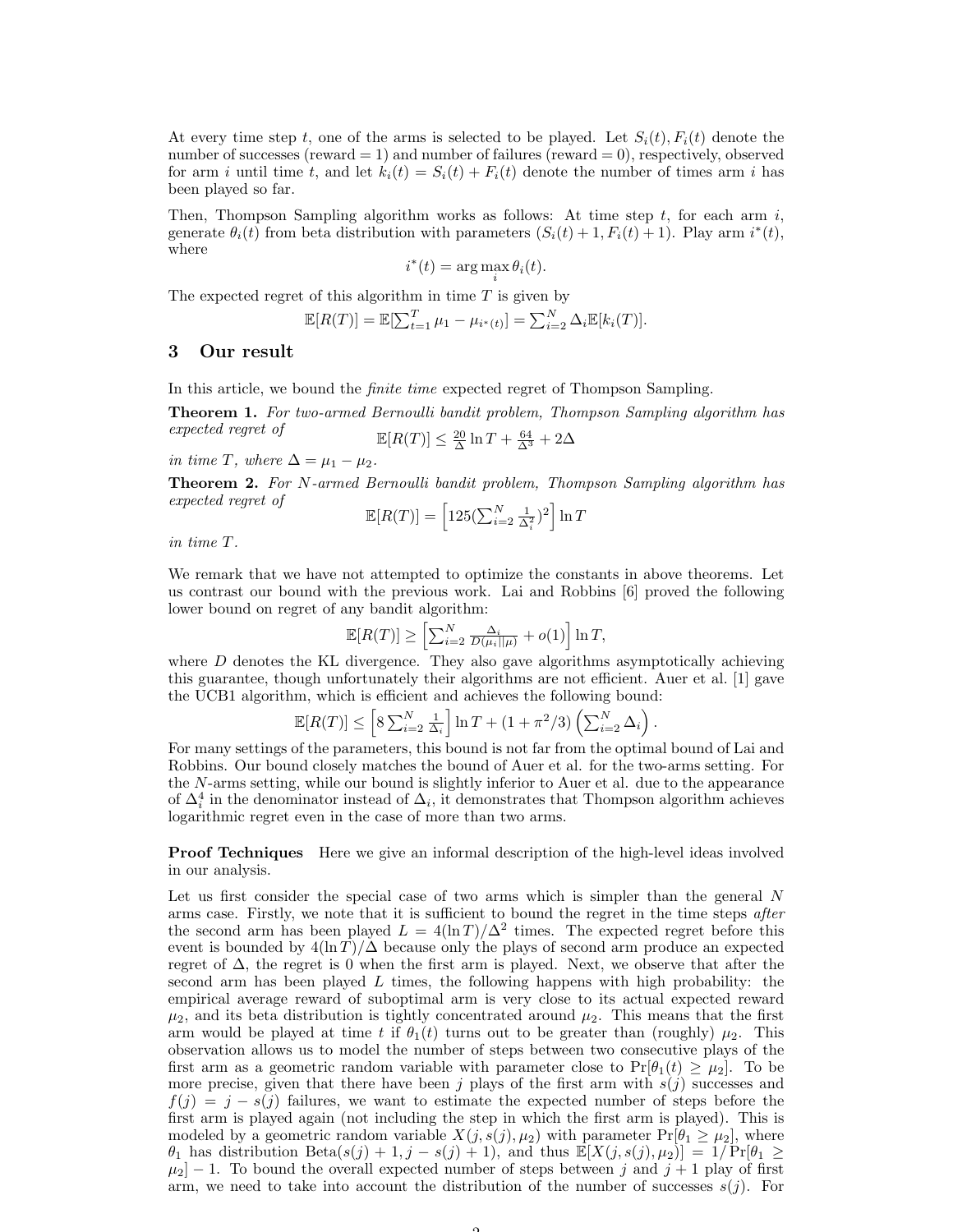large j, we use Chernoff-Hoeffding bounds to say that  $s(j)/j \approx \mu_1$  with high probability, and moreover  $\theta_1$  is concentrated around its mean, and thus we get a good estimate of  $\mathbb{E}[\mathbb{E}[X(j, s(j), \mu_2)|s(j)]].$  However, for small j we do not have such concentration, and it requires a delicate computation to get a bound on  $\mathbb{E}[E[X(j, s(j), \mu_2)|s(j)]]$ . The resulting bound on expected number of steps between consecutive plays of first arm bounds the expected number of plays of second arm to yield a good bound on the regret for the twoarms setting.

Next, we consider the case of more than two arms  $(N > 2)$ , i.e., the case of multiple suboptimal arms. A natural approach to extend the analysis of single suboptimal arm case to multiple suboptimal arms would be to bound the number of plays of each suboptimal arm by the number of times it exceeds the first arm. This approach is taken in Auer et al. [1] for analyzing UCB algorithm. A main difficulty in decomposing the multiple suboptimal arms case in this manner is that we could be wrongly attributing all the plays other than the plays of suboptimal arm being considered, to be the plays of the first arm, thus overcounting the previous plays of the first arm. Auer et al. overcome this difficulty by showing that for all possible number of previous plays of the first arm, the probability of playing a suboptimal arm that has already been played large enough times at time  $t$ , is very small (inverse polynomial in t). However, for Thompson Sampling, if the number of previous plays of the first arm is small at time  $t$ , then the probability of a suboptimal arm  $i$  having a greater  $\theta_i(t)$  than  $\theta_1(t)$  can be as large as a constant, even if this suboptimal arm has already been played  $O(\ln T/\Delta^2)$  times: for example, if the first arm has not been played at all, then  $\theta_1(t)$ is a uniform random variable, and thus  $\theta_1(t) < \theta_2(t)$  with probability  $\theta_2(t) \approx \mu_2$ . Thus, the (distribution of the) number of previous plays of first arm needs to be carefully accounted for, which requires a more involved analysis of the multiple suboptimal arms case.

The main ideas in our analysis of this case are as follows. At any step  $t$ , we divide the set of suboptimal arms into two subsets: *saturated* and *unsaturated*. The set  $C(t)$  of saturated arms at time t consists of arms a that have already been played a sufficient number  $(L_a =$  $4 \ln T / \Delta_a^2$  of times, so that with high probability  $\theta_a(t)$  is tightly concentrated around  $\mu_a$ . As earlier, we try to estimate the number of steps between two consecutive plays of the first arm. After the  $j<sup>th</sup>$  play, the  $(j + 1)<sup>th</sup>$  play of the first arm will occur at the earliest time t such that  $\theta_1(t) \geq \theta_i(t)$ ,  $\forall i$ . The number of steps before  $\theta_1(t)$  is greater than  $\theta_a(t)$  of a saturated arm a can be analyzed using geometric random variable with parameter close to  $Pr(\theta_1 \geq \mu_a)$  as earlier. However, even if  $\theta_1(t)$  is greater than the  $\theta_a(t)$  of all saturated arms  $a \in C(t)$ , it may not get played due to play of an unsaturated arm i with a greater  $\theta_i(t)$ . Call this event an "interruption" by unsaturated arms. We show that given that there have been j plays of first arm with  $s(j)$  successes, the expected number of steps until the  $(j + 1)$ <sup>th</sup> play can be upper bounded by the product of the expected value of a geometric random variable similar to  $X(j, s(j), \mu_a)$  defined earlier, and number of interruptions by the unsaturated arms. Now, the total number of interruptions by unsaturated arms is bounded by  $\sum_i L_i$ . The actual number of interruptions in an interval is hard to analyze due to the high variability in the parameters of the unsaturated arms. We derive our bound assuming the worst case allocation of these  $\sum_i L_i$  interruptions.

In this short article, we only present the proof for the two-arms setting, i.e. when  $N = 2$ .

#### 4 Regret bound for the two-armed bandit problem

In this section, we present a proof of our result for two arms, while omitting many technical details due to space considerations.

Let random variable  $j_0$  denote the number of plays of the first arm until  $4 \ln T / \Delta^2$  plays of the second arm. Also, let random variable  $Y_j$  measure the number of time steps between the j<sup>th</sup> and  $(j + 1)$ <sup>th</sup> plays of first arm, and let  $s(j)$  be the number of successes in j plays. Then, the expected number of plays of the second arm in time  $T$  is bounded by

$$
\mathbb{E}[k_2(T)] \le \frac{4\ln T}{\Delta^2} + \mathbb{E}[\sum_{j=j_0}^{T} Y_j]
$$

Define  $X(j, s, y)$  as a geometric random variable denoting the number of steps *before* a Beta(s + 1, j – s + 1) distributed random variable exceeds a threshold y for the first time. The following lemma provides a handle on the expectation of X.

 $\Omega$ 

**Lemma 1.** For all integers  $j, s \leq j$ , and for all  $y \in [0, 1]$ ,  $\mathbb{E}[X(j, s, y)] = \frac{1}{F_{j+1, y}^B(s)} - 1,$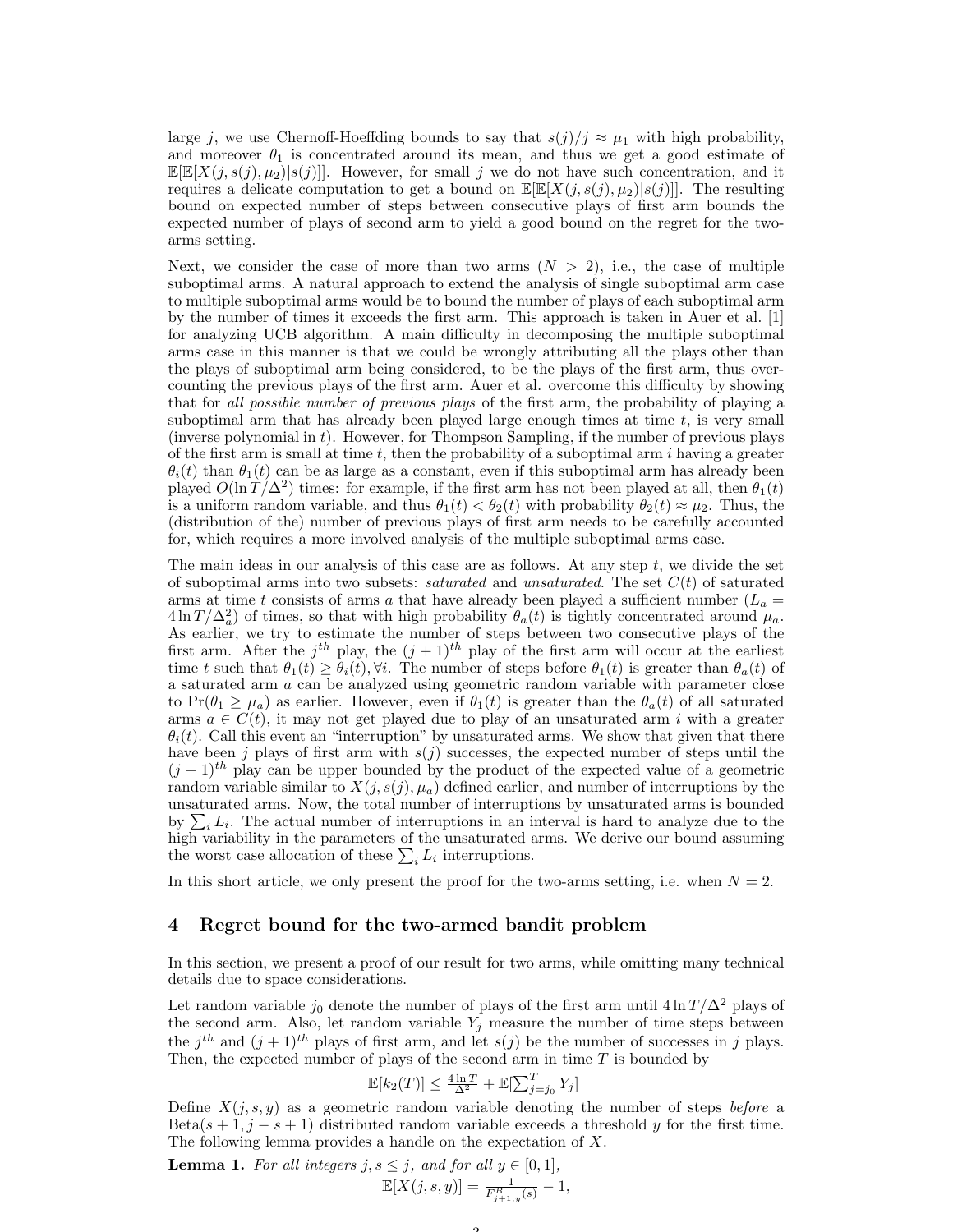*Proof.* By well-known properties of geometric random variables and the definition of  $X$  we have,  $\mathbb{E}[X(j,s,y)] = \frac{1}{1-F_{s+1,j-s+1}^{beta}} - 1$ , where  $F_{\alpha,\beta}^{beta}$  denotes cdf of the beta distribution with parameters  $(\alpha, \beta)$ . (The additive -1 is there because we do not count the final step where the Beta r.v. is greater than  $y$ .) The lemma then follows from the following known relationship between cdf of Binomial and beta distributions:

$$
F_{\alpha,\beta}^{beta}(y) = 1 - F_{\alpha+\beta-1,y}^{B}(\alpha - 1),
$$

for all integers  $\alpha, \beta$ .

Define  $E(T)$  to be the event that  $\theta_2(t) \leq \mu_2 + \frac{\Delta}{2}$  for all time  $t \in [1, T]$  such that the second arm has already been played at least  $4(\ln T)/\Delta^2$  times before time t. The following can be proven using the above relation between the beta and Binomial distributions, and by application of the Chernoff-Hoeffding bounds. We omit the proof.

# **Lemma 2.**  $Pr(E(T)) \geq 1 - \frac{2}{T}$ .

Recall that  $Y_j$  is defined as the number of steps before  $\theta_1(t) \geq \theta_2(t)$  for the first time after the j<sup>th</sup> play of the first arm. Now, under event  $E(T)$ ,  $\theta_2(t) \leq \mu_2 + \Delta/2$ , for all time t after  $4(\ln T)/\Delta^2$  plays of the second arm. Therefore, given that event  $E(T)$  holds, and that the number of successes in j trials of first arm is  $s(j)$ ,  $Y_j$  for  $j \geq j_0$  is dominated by the geometric random variable  $X(j, s(j), \mu_2 + \frac{\Delta}{2})$ <br> $\sum_i Y_i$  by T. ). If the event  $E(T)$  does not hold, we bound

$$
y^{Y_j} \text{ by } T.
$$
  
\n
$$
\mathbb{E}[\sum_{j=j_0}^{T} Y_j] \leq \mathbb{E}[\sum_{j=j_0}^{T} \mathbb{E}[Y_j|j_0, s(j), E(T)]] + \frac{2}{T} \cdot T
$$
  
\n
$$
\leq \mathbb{E}[\sum_{j=0}^{T} \mathbb{E}[X(j, s(j), \mu_2 + \frac{\Delta}{2}) | s(j)]] + 2.
$$

**Lemma 3.** Consider any  $y < \mu_1$ , and let  $\Delta' = \mu_1 - y$ . Also, let  $R = \frac{\mu_1(1-y)}{\mu(1-\mu_1)}$  $\frac{\mu_1(1-y)}{y(1-\mu_1)}$ , and let D denote the KL-divergence between  $\mu_1$  and y, i.e.  $D = y \ln \frac{y}{\mu_1} + (1 - y) \ln \frac{1 - y}{1 - \mu_1}$ . Then,

$$
\mathbb{E}\left[\mathbb{E}[X(j,s(j),y) \mid s(j)]\right] \leq \begin{cases} 1 + \frac{2}{1-y} + \frac{\mu_1}{\Delta'}e^{-Dj} & j \leq \frac{y}{D}\ln\frac{R}{2}, \\ 1 + \frac{R^y}{1-y}e^{-Dj} + \frac{\mu_1}{\Delta'}e^{-Dj} & \frac{y}{D}\ln\frac{R}{2} \leq j \leq \frac{4\ln T}{\Delta'^2}, \\ \frac{1}{T} & j \geq \frac{4\ln T}{\Delta'^2}, \end{cases}
$$

where the outer expectation is taken over  $s(j)$  distributed as Binomial $(j, \mu_1)$ .

*Proof.* Using Lemma 1, the expected value of  $X(j, s(j), y)$  for any given  $s(j)$ ,

$$
\mathbb{E}[X(j, s(j), y) \mid s(j)] = \frac{1}{F_{j+1, y}^B(s(j))} - 1.
$$

For large j, i.e.,  $j \geq 4(\ln T)/\Delta'^2$ , we use Chernoff-Hoeffding bounds to argue that with high probability,  $s(j)$  will be greater than  $\mu_1 j - \Delta' j/2$ . And, for  $s(j) \geq \mu_1 j - \Delta' j/2 = yj + \Delta' j/2$ , we can show that the probability  $F_{j+1,y}^B(s(j))$  will be at least  $1-\frac{1}{T^2}$ , again using Chernoff-Hoeffding bounds. These observations allow us to derive that  $\mathbb{E}[\mathbb{E}[X(j, s(j), y)]] \leq \frac{1}{T}$ , for  $j \geq 4(\ln T)/\Delta'^2$ .

For small j, the argument is more delicate. In this case,  $s(j)$  could be small with a significant probability. More precisely,  $s(j)$  could take a value  $s \leq \mu_1 j$  with binomial probability  $f_{j,\mu_1}^B(s)$ . For such s, we use the lower bound  $F_{j+1,y}^B(s) \ge (1-y)F_{j,y}^B(s) \ge (1-y)f_{j,y}^B(s)$ , and then bound the ratio  $f_{j,y}^B(s)/f_{j,\mu_1}^B(s)$  in terms of  $\Delta'$ , R and KL-divergence D. For  $s(j) = s \geq \lfloor \mu_1 j \rfloor$ , we use the observation that since  $\lfloor \mu_1 j \rfloor$  is greater than or equal to the median of Binomial $(j, \mu_1)$  [5], we have  $F_{j,y}^B(s) \geq 1/2$ . After some algebraic manipulations, we get the result of the lemma.

4